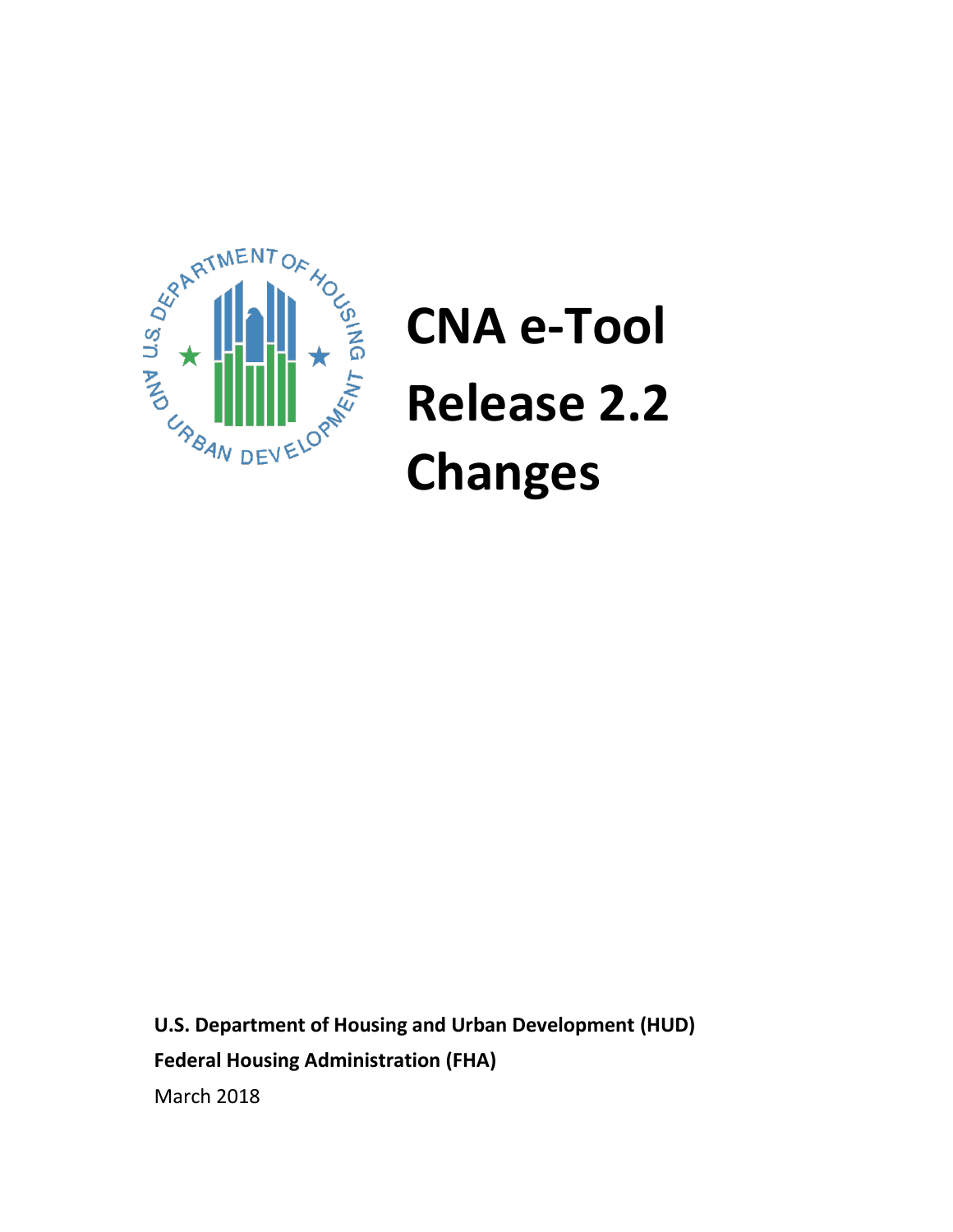

## **Table of Contents**

| 1.   |                                                                                  |
|------|----------------------------------------------------------------------------------|
| 1.1  |                                                                                  |
| 1.2  |                                                                                  |
| 1.3  |                                                                                  |
| 1.4  |                                                                                  |
| 1.5  |                                                                                  |
| 1.6  |                                                                                  |
| 1.7  |                                                                                  |
| 1.8  |                                                                                  |
| 1.9  |                                                                                  |
| 1.10 |                                                                                  |
| 2.   |                                                                                  |
| 2.1  |                                                                                  |
| 2.2  |                                                                                  |
| 2.3  |                                                                                  |
| 2.4  |                                                                                  |
| 2.5  |                                                                                  |
|      | Critical and Non-Critical Repair Replacements (Immediate Needs) Reports Changes5 |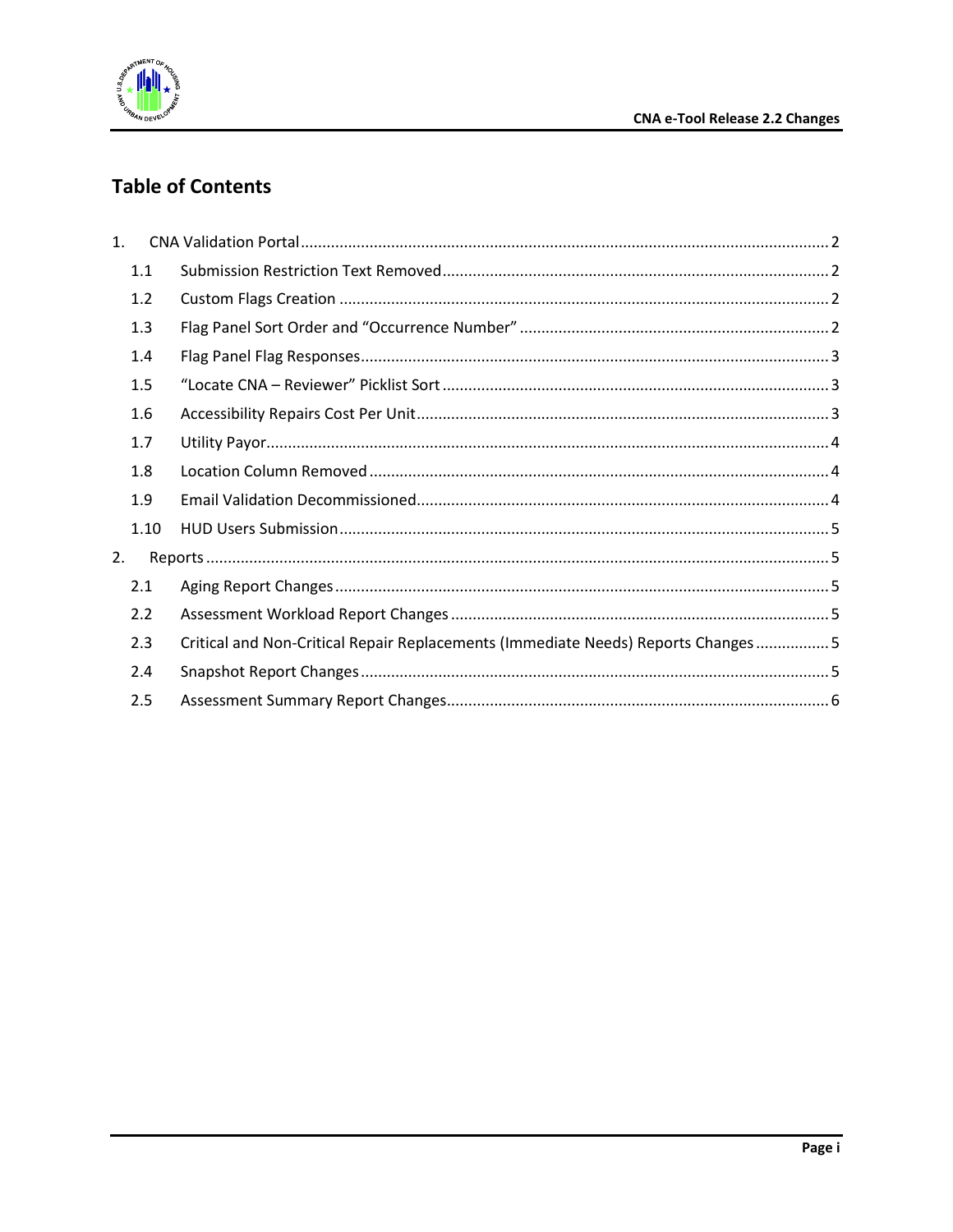

## <span id="page-2-0"></span>**1. CNA Validation Portal**

#### <span id="page-2-1"></span>**1.1 Submission Restriction Text Removed**

• Removed the text *"CNA Submission functionality is disabled for all users with the "Reviewer" role. This page can be used for validation purposes only".* The ability to submit is enabled if the user has a submitter role.

### <span id="page-2-2"></span>**1.2 Custom Flags Creation**

• While a Reviewer is adding a Custom Flag, the Flag Cause Note is now auto generated. Previously, the reviewer was required to enter a unique Cause Note. Any reviewer comments should be entered in the Reviewer Response box instead.

| $\vee$ Flags<br>View $\star$<br>Add Flag | Occurrence Company of Time Magazi<br>وتعاصرها والمستحدث | Click "Add" to open list of custom flags<br>  Export   Mill Detach<br>Floor Corner Made |              | Forester an Original Department<br>Davidsman Davidson<br>$\vert x \vert$                                                                                                                                                                                                                   |  |
|------------------------------------------|---------------------------------------------------------|-----------------------------------------------------------------------------------------|--------------|--------------------------------------------------------------------------------------------------------------------------------------------------------------------------------------------------------------------------------------------------------------------------------------------|--|
|                                          | * Flag ID AA-021 Missing Photos                         |                                                                                         | $\checkmark$ | Flag Cause Note Photos required per MAP Guide Appendix 5G.VII.D.2.g are incomplete or not<br><b><i><u><b>ILLESSEE IS CONTRAS</b></u></i></b>                                                                                                                                               |  |
| Component Type<br>Name                   |                                                         | $\checkmark$                                                                            |              | Standard Cause Note appears here.                                                                                                                                                                                                                                                          |  |
| Severity                                 | $\checkmark$                                            |                                                                                         |              |                                                                                                                                                                                                                                                                                            |  |
| Automated Flags N                        |                                                         |                                                                                         |              | Reviewer Response   The MAP Guide requires photos of unit interiors for 1 of every 5 units included<br>in the inspected sample. 50 units were sampled and there should be photos<br>for 10 of these sampled units. Photos for only 3 units were submitted.<br>Reviewer enters details here |  |
|                                          |                                                         |                                                                                         |              | Cancel                                                                                                                                                                                                                                                                                     |  |

#### <span id="page-2-3"></span>**1.3 Flag Panel Sort Order and "Occurrence Number"**

- Upon validation, the list of flags within the Flags Panel is now sorted based on 1) Flag ID, and 2) Cause Note.
- "Occurrence Number" for each occurrence of the same Flag ID is now shown in a column adjacent to the Flag ID. Accordingly, the Flag ID and its Occurrence Number are a unique identifier for each flag.
- The same sort order is now applied within the Locate CNA functionality as well.

| $\vee$ Flags |                  |                                     |                                                                |                     |                                                                                                                                               |
|--------------|------------------|-------------------------------------|----------------------------------------------------------------|---------------------|-----------------------------------------------------------------------------------------------------------------------------------------------|
| View +       | <b>Export</b>    | <b>Detach</b>                       |                                                                |                     |                                                                                                                                               |
|              | Severity Flag ID | Occurence Number   Flag Description |                                                                | Component Type Name | Flag Cause Note                                                                                                                               |
| w            | AA-002           |                                     | Utility Data Report Not Attached                               |                     | The EPA Portfolio Manager Report (SEDI<br>or SEP) was not attached to the<br>Assessment                                                       |
| W            | DA-005           |                                     | Fair Housing Act Covered Unit not in<br>compliance             |                     | Compliance requirements not met for<br>Fair Housing Act Covered Unit; Site:<br>Single site, Building: J, Unit Type:<br>3BR2ba, Unit Number: 3 |
| w            | DU-001           |                                     | Minimum percentage of Units not<br>Inspected for a Building    |                     | The minimum number of units were not<br>inspected for a Building; see Site: Single<br>site, Building: Z                                       |
| w            | DU-009           |                                     | Minimum percentage of Units not<br>Inspected for Unit Type     |                     | The minimum number of Units were not<br>inspected for a Unit Type; see Site:<br>Single site, Unit Type: 1BR1ba                                |
| W            | FN-002           |                                     | Annual Ending Balance falls below<br>Allowable Minimum Balance |                     | Annual Ending Balance per Unit falls<br>below Allowable Minimum Balance in<br>year                                                            |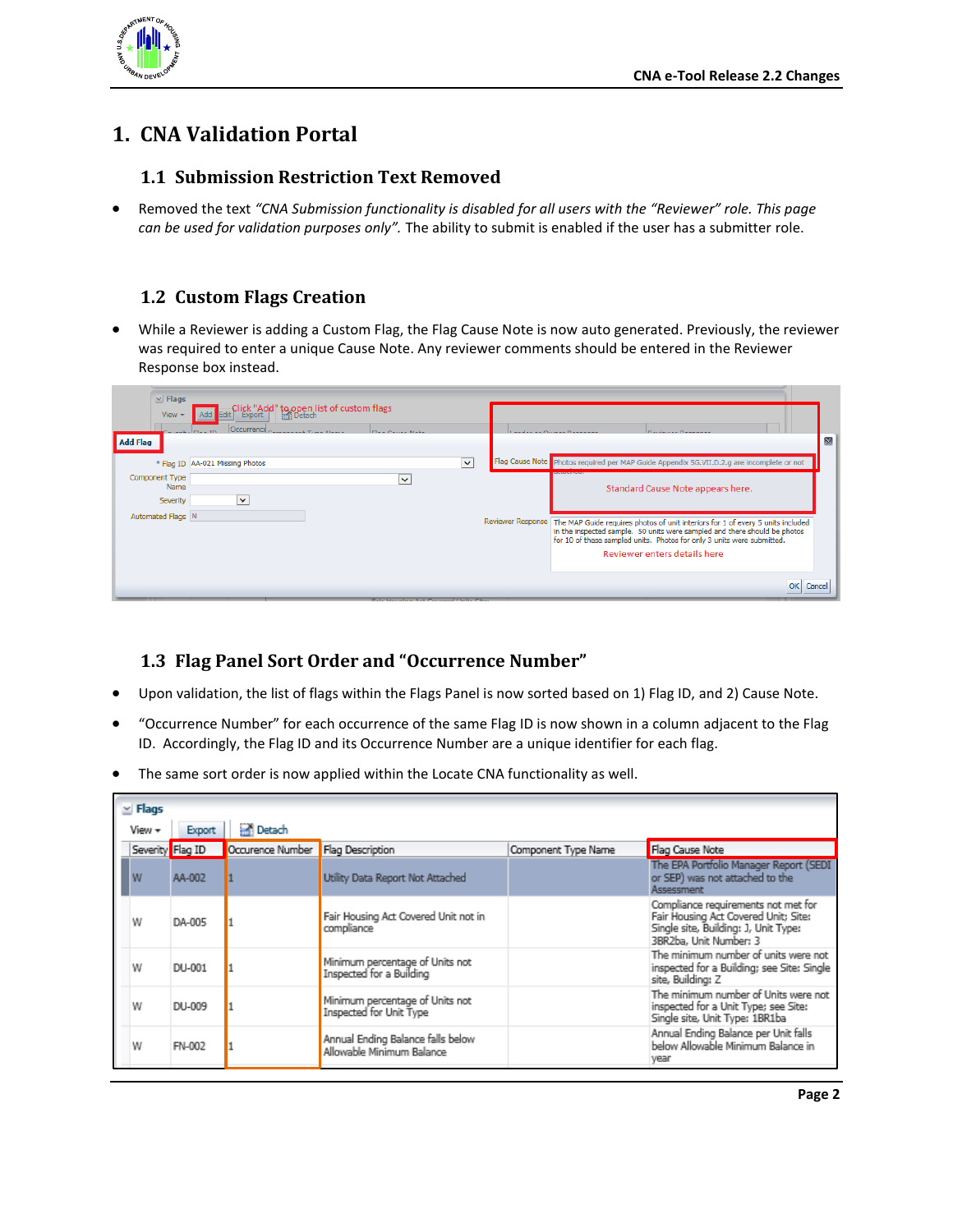

### <span id="page-3-0"></span>**1.4 Flag Panel Flag Responses**

• Due to the last upgrade, some Lender Owner Responses were not saved. The latest update ensures that upon validating a CNA, all responses will be saved following submission within the Flags Panel.

| $~\vee$ Flags                                     |        |  |                                   |                                                                                                                                               |                                                                   |  |  |
|---------------------------------------------------|--------|--|-----------------------------------|-----------------------------------------------------------------------------------------------------------------------------------------------|-------------------------------------------------------------------|--|--|
| <b>Inf</b> Detach<br>Add Edit<br>Export<br>View – |        |  |                                   |                                                                                                                                               |                                                                   |  |  |
| Severity Flag ID                                  |        |  | Occurrence<br>Component Type Name | Flag Cause Note                                                                                                                               | Lender or Owner Response                                          |  |  |
| W                                                 | AA-002 |  |                                   | The EPA Portfolio Manager Report (SEDI<br>or SEP) was not attached to the<br>Assessment                                                       | To test the save function of the Lender<br>Owner Response column. |  |  |
| w                                                 | DA-005 |  |                                   | Compliance requirements not met for<br>Fair Housing Act Covered Unit; Site:<br>Single site, Building: J, Unit Type:<br>3BR2ba, Unit Number: 3 | To test the save function of the Lender<br>Owner Response column. |  |  |
| w                                                 | DU-001 |  |                                   | The minimum number of units were not<br>inspected for a Building; see Site: Single<br>site, Building: Z                                       | To test the save function of the Lender<br>Owner Response column. |  |  |
| W                                                 | DU-009 |  |                                   | The minimum number of Units were not<br>inspected for a Unit Type; see Site:<br>Single site, Unit Type: 1BR1ba                                | To test the save function of the Lender<br>Owner Response column. |  |  |
| W                                                 | FN-002 |  |                                   | Annual Ending Balance per Unit falls<br>below Allowable Minimum Balance in<br>vear                                                            | To test the save function of the Lender<br>Owner Response column. |  |  |

#### <span id="page-3-1"></span>**1.5 "Locate CNA – Reviewer" Picklist Sort**

• Within the Validation Portal, Locate CNA screen, the Reviewer picklist is now sorted by last name.

| CNA SUBMISSION       | <b>LOCATE CNA</b>                            |
|----------------------|----------------------------------------------|
| $\vee$ Search        |                                              |
|                      |                                              |
| ** Property Name     |                                              |
| ** Assessment ID     |                                              |
| ** Property ID       |                                              |
| ** State             |                                              |
| ** City              |                                              |
| ** iRems Property ID |                                              |
| ** AMAS ID           |                                              |
| ** Reviewer          |                                              |
| ** Internal Status   | LAST - 00 FIRST - 00<br>LAST - 01 FIRST - 01 |
| ** Approving Agency  | LAST - 02 FIRST - 02<br>LAST - 03 FIRST - 03 |
|                      | <unassigned></unassigned>                    |

#### <span id="page-3-2"></span>**1.6 Accessibility Repairs Cost Per Unit**

- Within the Estimate Period Recap Panel, the Accessibility Repairs Cost Per Unit calculation has been corrected.
- Within the Snapshot Report, the Accessibility Repairs Cost Per Unit calculation has been corrected.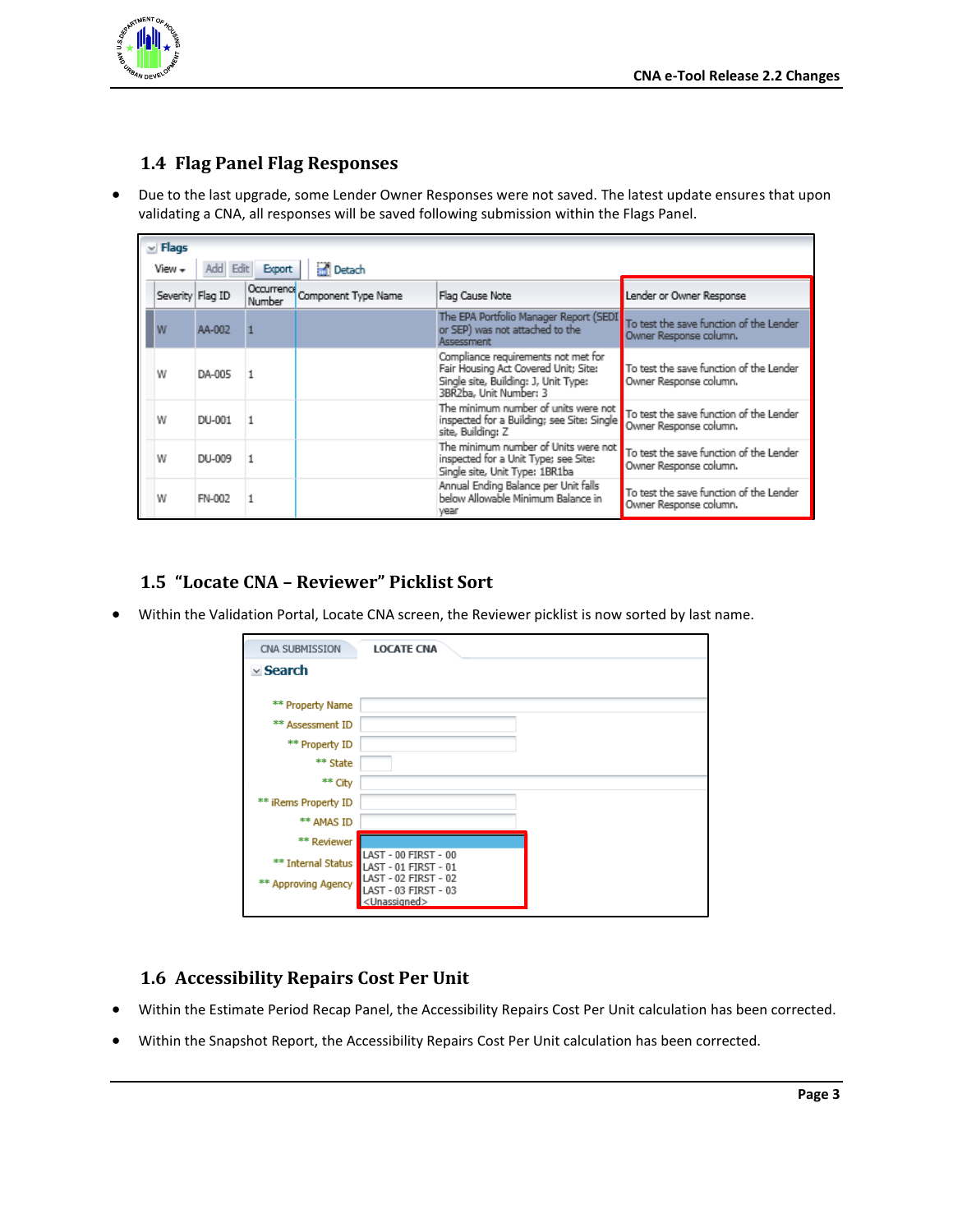

| $\vee$ Estimate Period Recap  |              |         |  |  |  |
|-------------------------------|--------------|---------|--|--|--|
|                               | <b>Total</b> | \$/Unit |  |  |  |
| Immediate Repairs (Total)     | \$492,275    |         |  |  |  |
| Life Safety Remedies          | \$97,500     | \$398   |  |  |  |
| <b>Accessibility Remedies</b> | \$140,800    | \$575   |  |  |  |
| Non-critical Needs            | \$253,975    | \$1,037 |  |  |  |

#### <span id="page-4-0"></span>**1.7 Utility Payor**

• Within the Non Critical Repair Needs Panel, the "Utility Paid By" column now accurately reflects "Owner" when a utility was marked as "Common" within the Assessor Tool.

| V Non Critical Repair Needs<br>Detach<br>View $\star$<br>Export |      |                       |                                                      |                 |  |  |
|-----------------------------------------------------------------|------|-----------------------|------------------------------------------------------|-----------------|--|--|
|                                                                 | When | Months To<br>Complete | Scope of Required<br>Replacement or<br>Refurbishment | Utility Paid By |  |  |
|                                                                 | Now  |                       | Wash with JoMax                                      | Owner           |  |  |
|                                                                 | Now  |                       | Remove existing, r                                   | Tenant          |  |  |
|                                                                 | Now  |                       | Remove existing, r                                   | Tenant          |  |  |
|                                                                 | Now  | 4                     |                                                      | Tenant          |  |  |
|                                                                 |      |                       |                                                      |                 |  |  |

#### <span id="page-4-1"></span>**1.8 Location Column Removed**

• Within the Critical Repair Needs and Non Critical Repair Needs Panels, the column, "Location", (which was obtained from the Component's Worksheet in the Assessor Tool) has been removed. The column, "Repair or Replacement Location", (which is obtained from the Repair/Replace Recommendation Worksheet) remains.

| <b>Critical Repair Needs</b><br>M                                              |              |                 |                    |                    |                                      |
|--------------------------------------------------------------------------------|--------------|-----------------|--------------------|--------------------|--------------------------------------|
| <b>Life Safety Critical Repairs</b><br>Detach<br>View $\star$<br><b>Export</b> |              |                 |                    |                    |                                      |
| Need Category                                                                  | Need Item    | Component Type  | Component          | Alternative Name   | Repair or<br>Replacement<br>Location |
| Building Frame &                                                               | Sloped Roofs | Asphalt Shingle | Asphalt Shingles-B | Metal, raised seam | Buildings K,M,O,Q,                   |
|                                                                                |              |                 |                    |                    |                                      |

#### <span id="page-4-2"></span>**1.9 Email Validation Decommissioned**

• Email Validation has been decommissioned. Users who do not wish to login for validation may still utilize the Public Validation Engine:

<http://webapps.hud.gov/CNAeTool/faces/CnaValidation>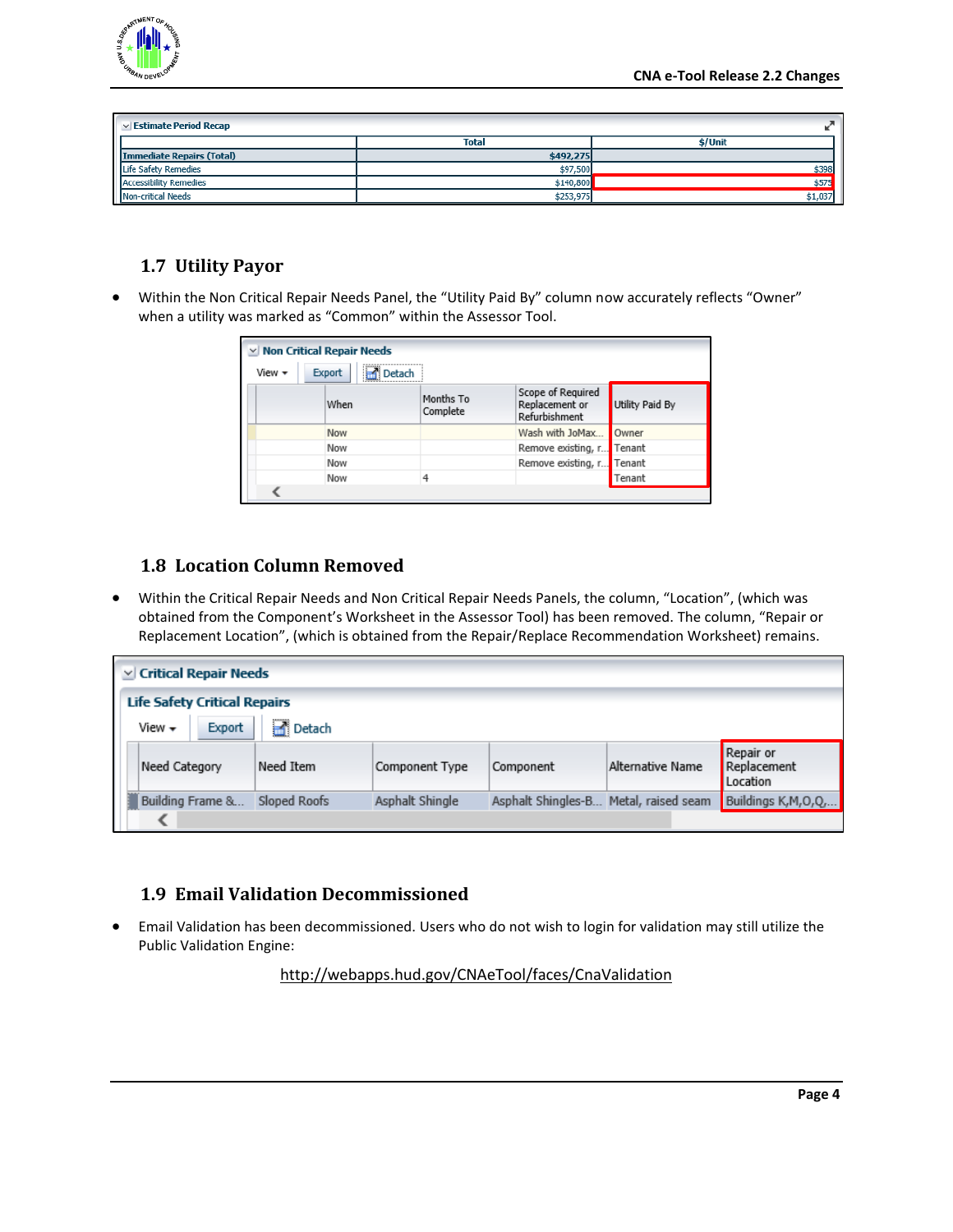

#### <span id="page-5-0"></span>**1.10 HUD Users Submission**

• HUD Staff will be able to request a role that allows the submission of a CNA so it may be permanently stored in the Production Database.

## <span id="page-5-2"></span><span id="page-5-1"></span>**2. Reports**

#### **2.1 Aging Report Changes**

- CNAs currently in any status are now included within the CNA Property Assignment Aging Report.
- The aging report is now sorted by 1) Agency, 2) Type, 3) Status, 4) Program, 5) CNA #
- The report is now distributed as an excel file to Agency users with the "Assigner" role.

#### <span id="page-5-3"></span>**2.2 Assessment Workload Report Changes**

- The sort order of the report has been changed to be by last name, first name.
- The report is now distributed as an excel file to Agency users with the "Assigner" role.

### <span id="page-5-4"></span>**2.3 Critical and Non-Critical Repair Replacements (Immediate Needs) Reports Changes**

- The column, "Scope of Work" has been added.
- The column, "Months to Complete" has been added.
- The order of the columns has been changed.

|                                      | Critical Repair/Replacements (Immediate Needs)     |               |                                       |                            |                      |                               |                       |                    |                    |      |                   |
|--------------------------------------|----------------------------------------------------|---------------|---------------------------------------|----------------------------|----------------------|-------------------------------|-----------------------|--------------------|--------------------|------|-------------------|
| Assessment Id                        | 2018-000000 $\vee$                                 |               | Property Name                         | Test Apart V               |                      |                               |                       | Date Run:          | $2/12/2018$ $\vee$ |      |                   |
| Section                              | Selected Alternative Scope of Work                 |               | Life Safety<br>Indicator              | Accessibility<br>Indicator | Action               | Location<br>Observed          | Months to<br>Complete | Unit of<br>Measure | Quantity Cost      | Unit | <b>Total Cost</b> |
|                                      | Non-Critical Repair/Replacements (Immediate Needs) |               |                                       |                            |                      |                               |                       |                    |                    |      |                   |
| 2018-000000 $\vee$<br>Assessment Id: |                                                    |               | Test Apart V<br><b>Property Name:</b> |                            |                      | Date Run: $ 2/12/2018 \nabla$ |                       |                    |                    |      |                   |
| Section                              | Selected Alternative                               | Scope of Work |                                       | Action                     | Location<br>Observed |                               | Months to<br>Complete | Unit of<br>Measure | Quantity Cost      | Unit | <b>Total Cost</b> |

#### <span id="page-5-5"></span>**2.4 Snapshot Report Changes**

• Within the Capital Needs/Financial Recap section, the calculation of the field, "Accessibility Repairs Cost Per Unit" has been corrected.